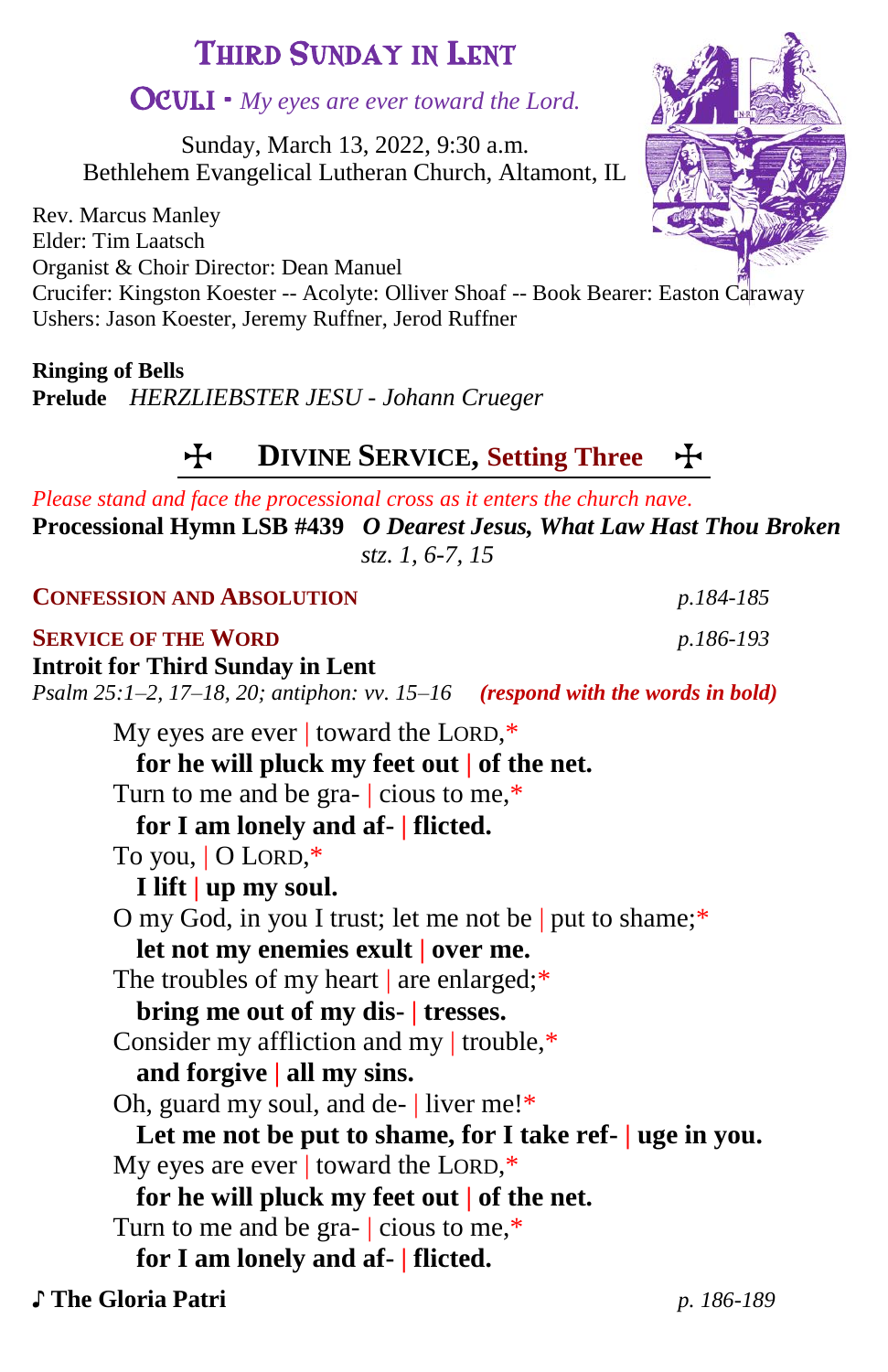# ♪ **Kyrie**

*During Lent, the Gloria in Excelsis is omitted* ♪ **Salutation**

## **Collect for the Third Sunday in Lent**

P: Let us pray: O God, whose glory it is always to have mercy, be gracious to all who have gone astray from Your ways and bring them again with penitent hearts and steadfast faith to embrace and hold fast the unchangeable truth of Your Word; through Jesus Christ, Your Son, our Lord, who lives and reigns with You and the Holy Spirit, one God, now and forever. **C: ♪ Amen**

#### *Please be seated*

## **Old Testament Reading:** *Jeremiah 26:1-15*

<sup>1</sup>In the beginning of the reign of Jehoiakim the son of Josiah, king of Judah, this word came from the LORD: <sup>2</sup>"Thus says the LORD: Stand in the court of the LORD's house, and speak to all the cities of Judah that come to worship in the house of the LORD all the words that I command you to speak to them; do not hold back a word. <sup>3</sup>It may be they will listen, and every one turn from his evil way, that I may relent of the disaster that I intend to do to them because of their evil deeds. <sup>4</sup>You shall say to them, 'Thus says the LORD: If you will not listen to me, to walk in my law that I have set before you, <sup>5</sup>and to listen to the words of my servants the prophets whom I send to you urgently, though you have not listened, <sup>6</sup>then I will make this house like Shiloh, and I will make this city a curse for all the nations of the earth."

<sup>7</sup>The priests and the prophets and all the people heard Jeremiah speaking these words in the house of the LORD. <sup>8</sup>And when Jeremiah had finished speaking all that the LORD had commanded him to speak to all the people, then the priests and the prophets and all the people laid hold of him, saying, "You shall die! <sup>9</sup>Why have you prophesied in the name of the LORD, saying, 'This house shall be like Shiloh, and this city shall be desolate, without inhabitant'?" And all the people gathered around Jeremiah in the house of the LORD.

<sup>10</sup>When the officials of Judah heard these things, they came up from the king's house to the house of the LORD and took their seat in the entry of the New Gate of the house of the LORD. <sup>11</sup>Then the priests and the prophets said to the officials and to all the people, "This man deserves the sentence of death, because he has prophesied against this city, as you have heard with your own ears."

<sup>12</sup>Then Jeremiah spoke to all the officials and all the people, saying, "The LORD" sent me to prophesy against this house and this city all the words you have heard. <sup>13</sup>Now therefore mend your ways and your deeds, and obey the voice of the LORD your God, and the LORD will relent of the disaster that he has pronounced against you. <sup>14</sup>But as for me, behold, I am in your hands. Do with me as seems good and right to you. <sup>15</sup>Only know for certain that if you put me to death, you will bring innocent blood upon yourselves and upon this city and its inhabitants, for in truth the LORD sent me to you to speak all these words in your ears."

P: This is the Word of the Lord.

# **C: Thanks be to God.**

# **Epistle Reading:** *Ephesians 5:1-9*

<sup>1</sup>Therefore be imitators of God, as beloved children.  ${}^{2}$ And walk in love, as Christ loved us and gave himself up for us, a fragrant offering and sacrifice to God.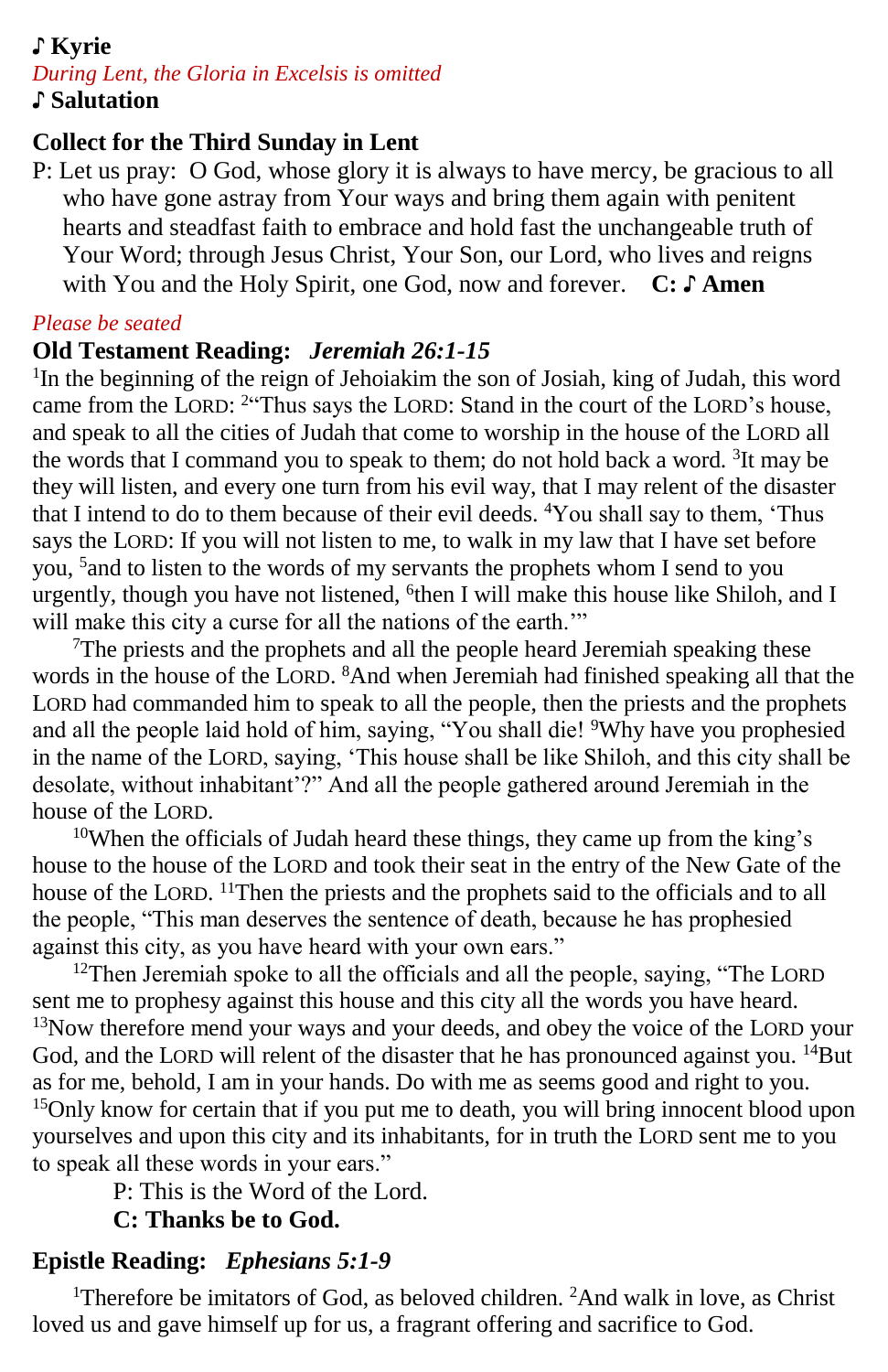<sup>3</sup>But sexual immorality and all impurity or covetousness must not even be named among you, as is proper among saints. <sup>4</sup>Let there be no filthiness nor foolish talk nor crude joking, which are out of place, but instead let there be thanksgiving. <sup>5</sup>For you may be sure of this, that everyone who is sexually immoral or impure, or who is covetous (that is, an idolater), has no inheritance in the kingdom of Christ and God. <sup>6</sup>Let no one deceive you with empty words, for because of these things the wrath of God comes upon the sons of disobedience. <sup>7</sup>Therefore do not associate with them; <sup>8</sup>for at one time you were darkness, but now you are light in the Lord. Walk as children of light <sup>9</sup>(for the fruit of light is found in all that is good and right and true).

P: This is the Word of the Lord.

**C: Thanks be to God.**

*Please stand*

*The "alleluias" are omitted during Lent.* **Holy Gospel:** *Luke 11:14-28* P: The Holy Gospel according to St. Luke, the eleventh chapter. **C:** *♪ Glory be to Thee, O Lord.*

 $14$ Now [Jesus] was casting out a demon that was mute. When the demon had gone out, the mute man spoke, and the people marveled. <sup>15</sup>But some of them said, "He casts out demons by Beelzebul, the prince of demons," <sup>16</sup>while others, to test him, kept seeking from him a sign from heaven. <sup>17</sup>But he, knowing their thoughts, said to them, "Every kingdom divided against itself is laid waste, and a divided household falls. <sup>18</sup>And if Satan also is divided against himself, how will his kingdom stand? For you say that I cast out demons by Beelzebul. <sup>19</sup>And if I cast out demons by Beelzebul, by whom do your sons cast them out? Therefore they will be your judges. <sup>20</sup>But if it is by the finger of God that I cast out demons, then the kingdom of God has come upon you. <sup>21</sup>When a strong man, fully armed, guards his own palace, his goods are safe;  $^{22}$ but when one stronger than he attacks him and overcomes him, he takes away his armor in which he trusted and divides his spoil. <sup>23</sup>Whoever is not with me is against me, and whoever does not gather with me scatters.

<sup>24</sup>"When the unclean spirit has gone out of a person, it passes through waterless places seeking rest, and finding none it says, 'I will return to my house from which I came.' <sup>25</sup>And when it comes, it finds the house swept and put in order. <sup>26</sup>Then it goes and brings seven other spirits more evil than itself, and they enter and dwell there. And the last state of that person is worse than the first."

 $27\text{As}$  he said these things, a woman in the crowd raised her voice and said to him, "Blessed is the womb that bore you, and the breasts at which you nursed!" <sup>28</sup>But he said, "Blessed rather are those who hear the word of God and keep it!"

P: This is the Gospel of the Lord.

**C:** ♪ **Praise be to Thee, O Christ.**

**Nicene Creed** *p. 191*

*Please be seated*

**Hymn of the Day LSB #659** *Lord of Our Life*

"Blessed are those who hear the word of God and keep it!"